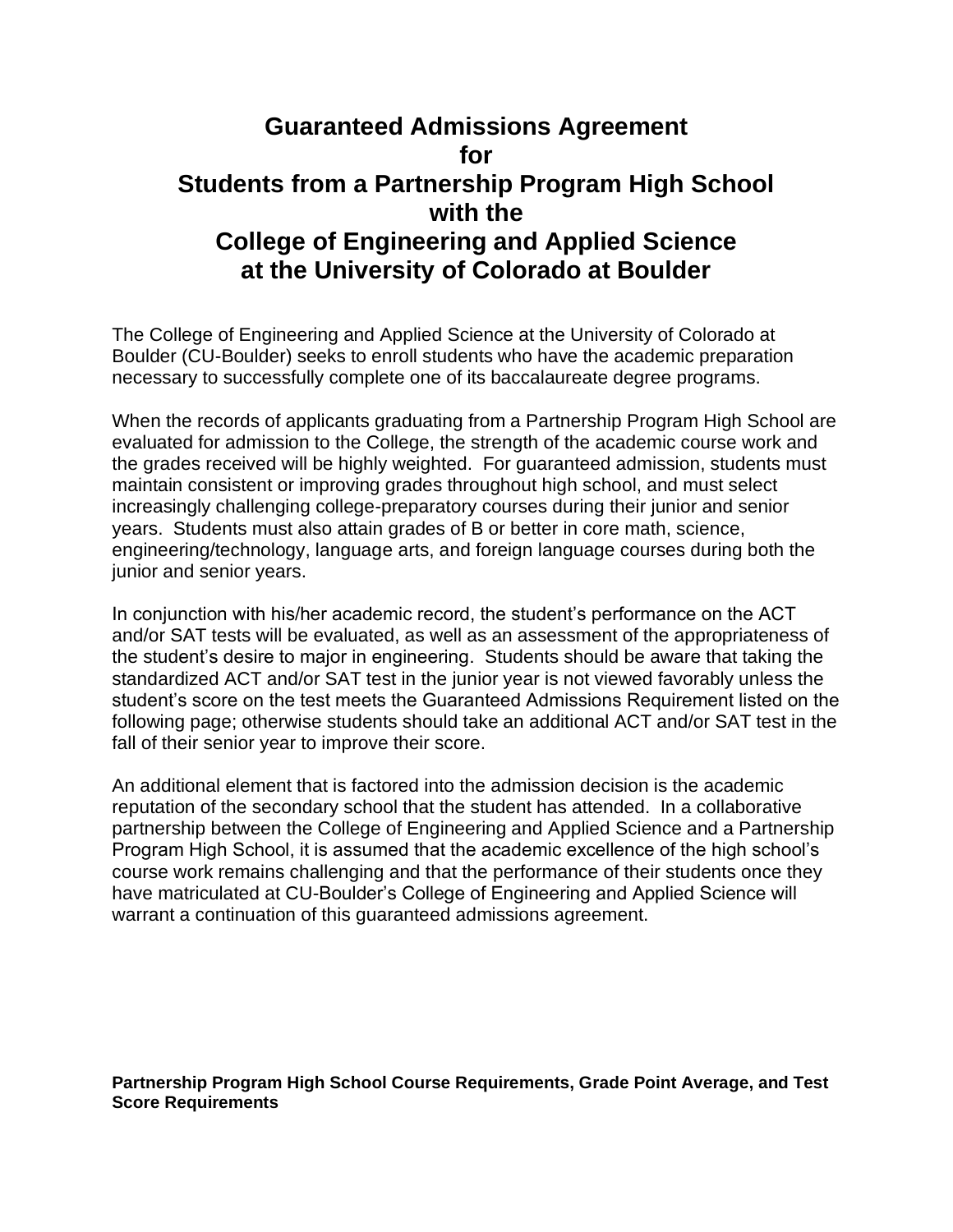Partnership Program High School students who successfully meet all of the following academic requirements will be eligible for direct admission into the College of Engineering and Applied Science at CU-Boulder:

## **Partnership Program High School Course Requirements:**

| <b>Minimum Academic Preparation Standards (MAPS)</b><br>One unit equals one year of high school study.     |
|------------------------------------------------------------------------------------------------------------|
| English4 units                                                                                             |
| Mathematics4 units                                                                                         |
| All four units must target preparation of the student for calculus, and must include at least through pre- |
| calculus                                                                                                   |
| (students who complete calculus in high school will be better prepared)                                    |
| Natural Science3 units                                                                                     |
| Includes 1 unit of physics AND 1 unit of biology or chemistry;                                             |
| --or-- 2 units of chemistry AND 1 unit of physics or biology;                                              |
| -- or-- 2 units of biology AND 1 unit of chemistry or physics                                              |
| (students who complete four units of science, including one year of chemistry and one year of physics,     |
| will be better prepared)                                                                                   |
| Social Science3 units                                                                                      |
| Single foreign language3 units                                                                             |
| (or two years each of two different languages)                                                             |
| Total units…………………<br>.17 units                                                                            |

## **Partnership Program Grade Point Average and Test Score Requirements:**

• **Cumulative Grade Point Average** of at least 3.25 (on a 4.00 scale) at the time of application; and • **Minimum score** of 650 on the Math portion of the SAT exam, or 28 on the Math portion of the ACT exam; and • **Minimum score** of 32 on the Reading portion of the SAT exam, or 26 on the English portion of the ACT exam

For guaranteed admission, Partnership Program High School students must apply by the application deadline and satisfy other sections of the admission application (e.g., essays, academic and behavioral conduct). As previously mentioned, for guaranteed admission students must maintain consistent or improving grades through their senior year, while maintaining the academic rigor of junior and senior year classes. Students who are guaranteed admission may be placed in special academic support programs at CU-Boulder.

## **Additional Considerations**